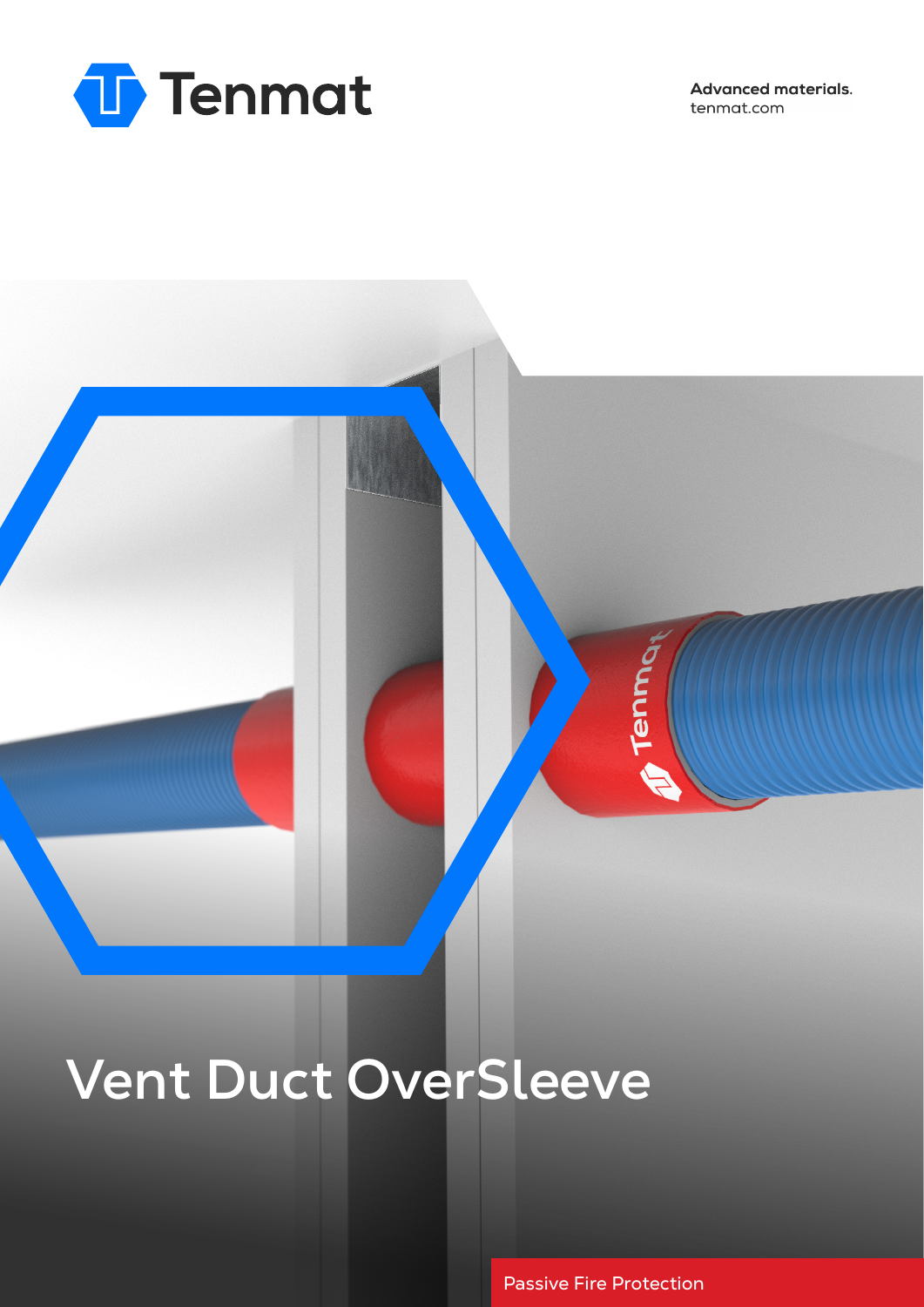| <b>Product Description</b> | Tenmat's Vent Duct OverSleeve is a firestop penetration seal<br>designed to fit around Semi Rigid PE Ducting that pass through<br>fire rated partitions.                                                                                           |
|----------------------------|----------------------------------------------------------------------------------------------------------------------------------------------------------------------------------------------------------------------------------------------------|
|                            | The OverSleeve is fire tested to EN 1366-3 in plasterboard<br>partition walls and classified to E1120 according to EN 13501-2.<br>The testing was carried out with Uncapped/Uncapped pipe end<br>configuration as required for ventilated systems. |
|                            | The low profile (4mm thick) OverSleeve is supplied flat and can<br>be wrapped around the ducting and resealed with the reinforced<br>foil backing tape. It's design allows the product to be retrofitted<br>to existing ductwork if needed.        |
|                            | In a fire situation, the OverSleeve rapidly expands to crush and<br>seal off the duct to limit fire and smoke spread.                                                                                                                              |
| <b>Product Advantages</b>  | <b>El120 Fire Rating</b>                                                                                                                                                                                                                           |
|                            | Can be retrofitted<br>$\bullet$                                                                                                                                                                                                                    |
|                            | <b>Low Profile</b>                                                                                                                                                                                                                                 |

- Only one layer required
- No additional metal sleeving or support required
- Tested in min. 100mm Drywall / Solid Walls



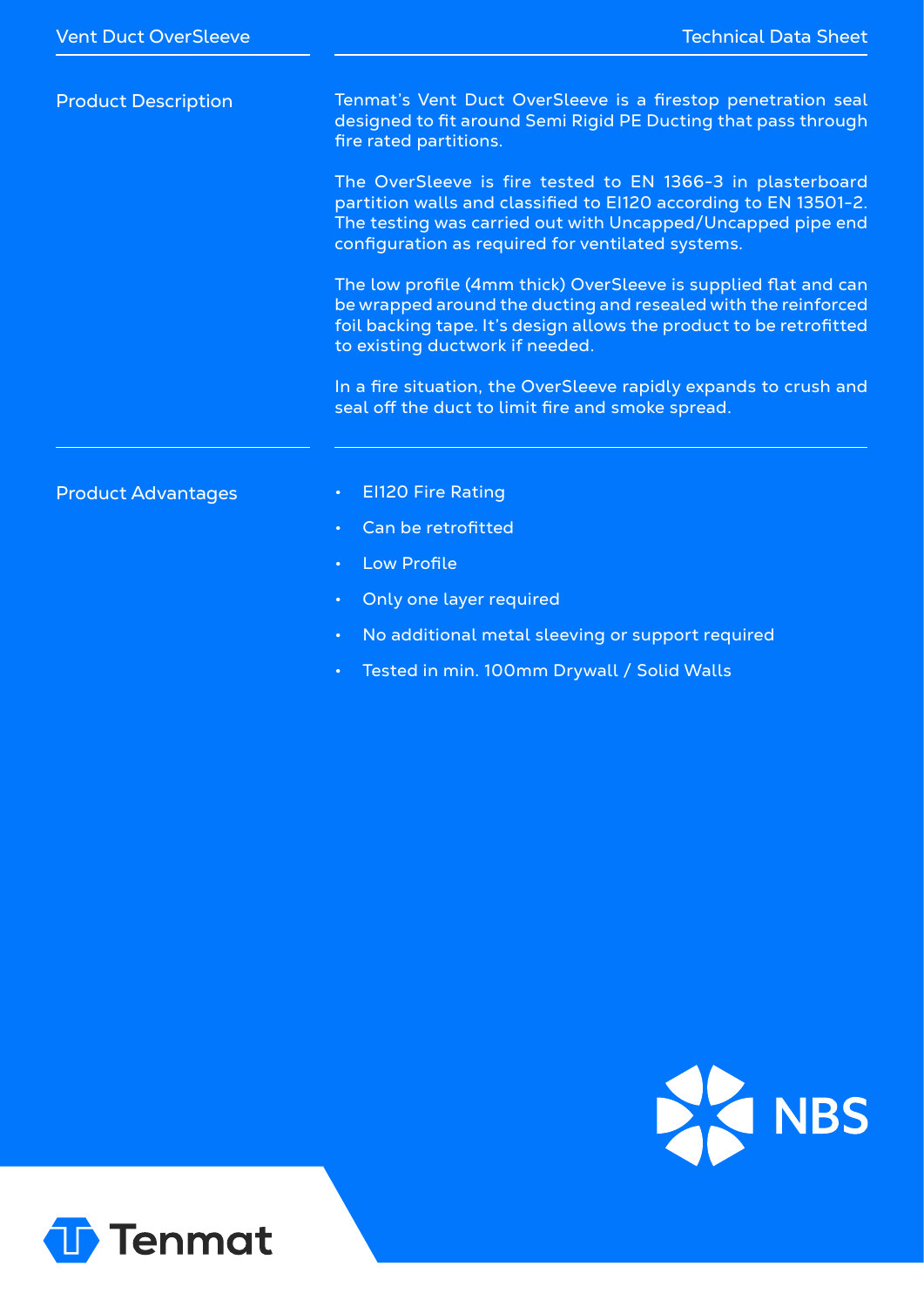#### Test Data

| Standard  | Wall<br>Construction                       | Duct Type        | Duct OD<br>(mm) | Duct Wall<br>Thickness (mm) | <b>End Cap</b><br>Configuration | <b>Fire Rating</b> | Classification<br>Report |
|-----------|--------------------------------------------|------------------|-----------------|-----------------------------|---------------------------------|--------------------|--------------------------|
| EN 1366-3 | Min. 100mm<br>thick Drywall/<br>Solid Wall | PE<br>Semi-Rigid | 75mm            | 7 <sub>mm</sub>             | U/U                             | EI120              | <b>CR13219 Rev A</b>     |

### Product Dimensions

| Duct Size     |                   | <b>Width</b>             | $\cdots$ |
|---------------|-------------------|--------------------------|----------|
| $\sim$ $\sim$ |                   |                          |          |
| 75mm          | - --<br>anm –<br> | 200<br>$\lambda$<br>____ |          |

### Fitting Instructions

- Cut or ensure an 86mm diameter hole through the wall is in place
- Wrap OverSleeve tightly around the duct, peel back backing paper on self adhesive tab and press adhesive to the OverSleeve to seal
- Slide duct and OverSleeve into the wall
- If retrofitting to existing duct work, slide OverSleeve over duct until OverSleeve is centrally located
- Ensure OverSleeve protrudes by minimum 50mm on both sides of the partition
- For minor gaps, finishing and smoke sealing a Fire Rated Acrylic Intumescent Sealant can be used that is approved for fire penetration sealing

| <b>Storage &amp; Durability</b> | <b>Storage</b>                     | Dry, ambient                                                                  |  |
|---------------------------------|------------------------------------|-------------------------------------------------------------------------------|--|
|                                 | Transportation storage temperature | $-20^{\circ}$ C to $+70^{\circ}$ C                                            |  |
|                                 | <b>Working Life</b>                | 48 years                                                                      |  |
|                                 | Durability                         | Type X intended for use in conditions<br>exposed to weather (UV, rain, frost) |  |
|                                 | Smoke/Halogen Content              | Low Smoke / Zero Halogen                                                      |  |
|                                 |                                    |                                                                               |  |